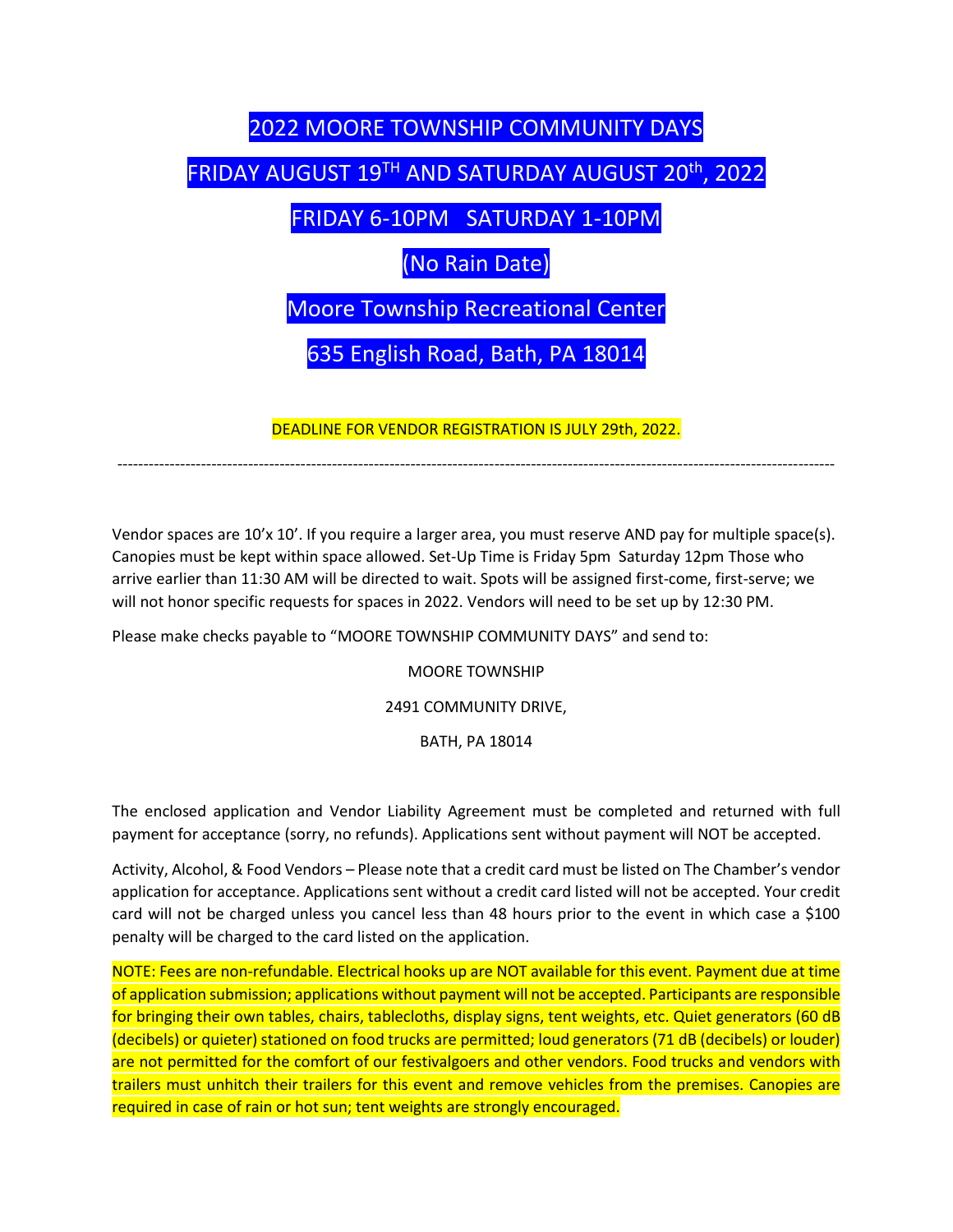Vendors may not breakdown prior to 8:00 PM. They can stay set up as long as you like.

You will receive confirmation once your application is accepted via email; approximately three to five days before the event, you will receive an email of all pertinent information for the festival, including intake instructions.

Additional Questions?

Contact Lois Kerbacher [lkerbacher@mooretownship.org](mailto:lkerbacher@mooretownship.org)

DEADLINE FOR VENDOR REGISTRATION IS JULY 29, 2022.

Please which type of space and number of spaces needed below:

Activity Vendor 15% of total sales per 10' x 10' space

\_\_\_\_\_ Crafter / Artist / Retail \$30.00 per 10' x 10' space

\_\_\_\_\_ Non-profit \$20.00 per 10' x 10' space

Food & Alcohol Vendor 15% of total sales per 10' x 10' space

All food handlers must turn in a Certificate of Insurance listing "Moore Township Community Days", and its officials, directors, employees, and agents, and the Borough of Nazareth" as additionally insured. All food vendors must have a temporary hand-washing set-up and appropriate food storage (i.e., ice, coolers, etc.) and must wear disposable gloves.

NOTE: Fees are non-refundable. Electrical hooks up are NOT available for this event. Payment due at time of application submission; applications without payment will not be accepted. Participants are responsible for bringing their own tables, chairs, tablecloths, display signs, tent weights, etc. Quiet generators (60 dB (decibels) or quieter) stationed on food trucks are permitted; loud generators (71 dB (decibels) or louder) are not permitted for the comfort of our festivalgoers and other vendors. Food trucks and vendors with trailers must unhitch their trailers for this event and remove vehicles from the premises. Canopies are required in case of rain or hot sun; tent weights are strongly encouraged.

Vendors may not begin set up until entering through intake at/or after 11:30 AM and must be set up no later than 12:30pm Saturday

PM. Vendors may not breakdown prior to 8:00 PM. We will not honor specific spot requests in 2022.

See my enclosed check. (Make check payable to Moore Township) for \$\_\_\_\_\_\_\_\_\_\_\_ (Amount).

**I** I Prefer to pay with Credit Card. Please charge for \$\_\_\_\_\_\_\_\_\_\_\_\_ (Amount).

Name on card

| Card Number Exp. Date Sec. Code |  |
|---------------------------------|--|
|---------------------------------|--|

| Signature: |
|------------|
|------------|

| <b>Business</b> |  |  |  |
|-----------------|--|--|--|
| Name:           |  |  |  |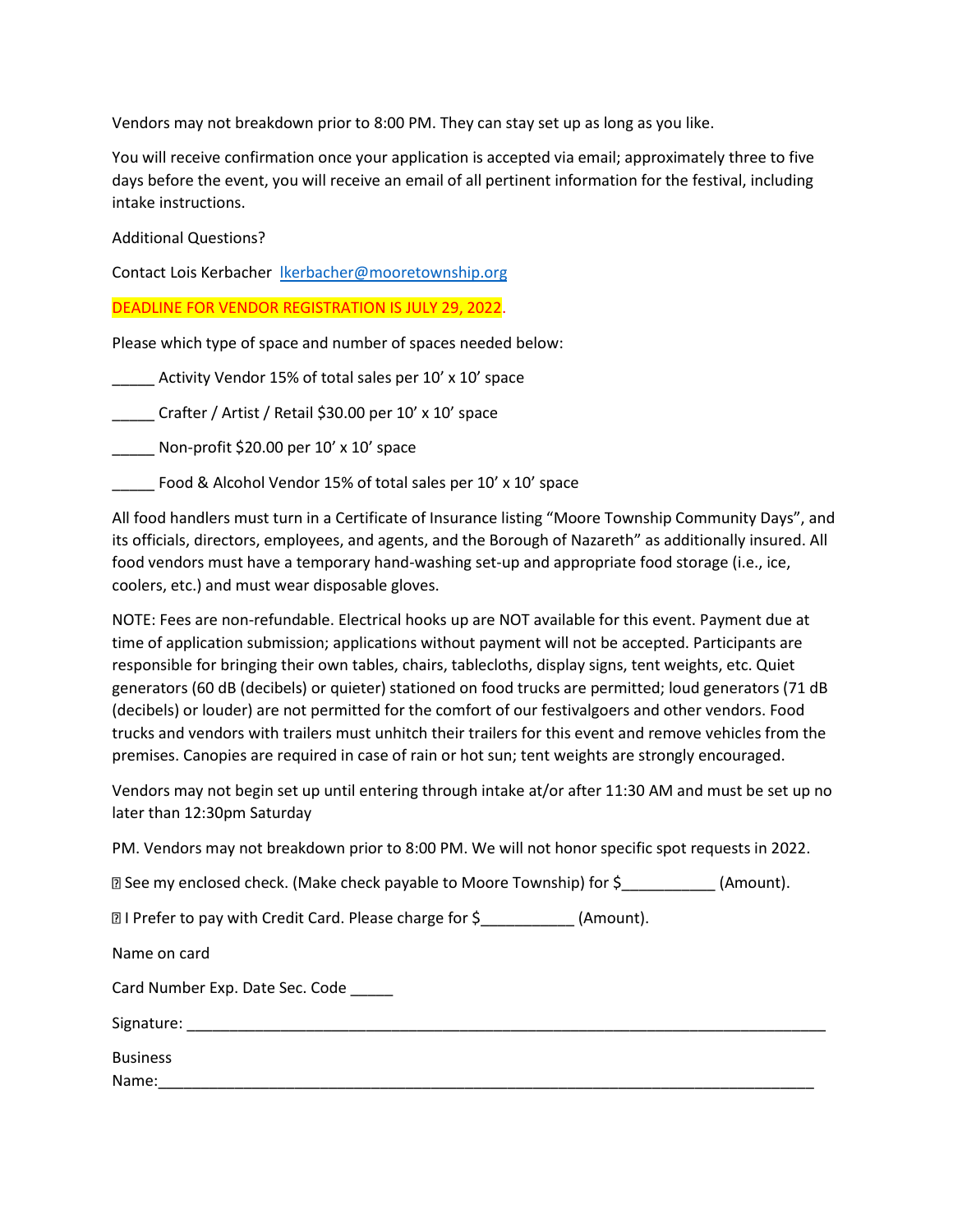| <b>Main Contact Name:</b>                                                                                                                                                            |
|--------------------------------------------------------------------------------------------------------------------------------------------------------------------------------------|
| Full Address (inc.                                                                                                                                                                   |
|                                                                                                                                                                                      |
| Brief Description of what you will be displaying or selling so we can be sure that vendors selling similar<br>merchandise are not placed next to each other: (Business exclusivity): |
|                                                                                                                                                                                      |
| The Moore Township Community Days Committee reserves the right to limit vendors of like<br>merchandise and reserves the right to remove objectionable merchandise.                   |
| Participant Signature below acknowledges and agrees to all above information in YELLOW.                                                                                              |
| Applications must be signed.                                                                                                                                                         |
|                                                                                                                                                                                      |
|                                                                                                                                                                                      |
| <b>Vendor Liability Agreement</b>                                                                                                                                                    |
| Must be submitted with your vendor application!                                                                                                                                      |

I wish to participate as a vendor or associate in the 2022 Martin on Main. I agree to accept all liability and responsibility for any personal injury, property damage, loss, theft, or any other harm suffered by myself or others arising from or otherwise incident to my participation in the Event.

\_\_\_\_\_\_\_\_\_\_\_\_\_\_\_\_\_\_\_\_\_\_\_\_\_\_\_\_\_\_\_\_\_\_\_\_\_ (the Vendor) shall indemnify and hold The Moore township Community Days, and its officials, directors, employees, and agents, and the Moore Township claims demands and losses including costs, expenses and attorney's fees incurred as a result of any act or omission, neglect or misconduct of the Vendor during the Event.

• If you have liability insurance check here (\_\_)

• If so, provide certificate of insurance naming the Moore Township as additionally insured.